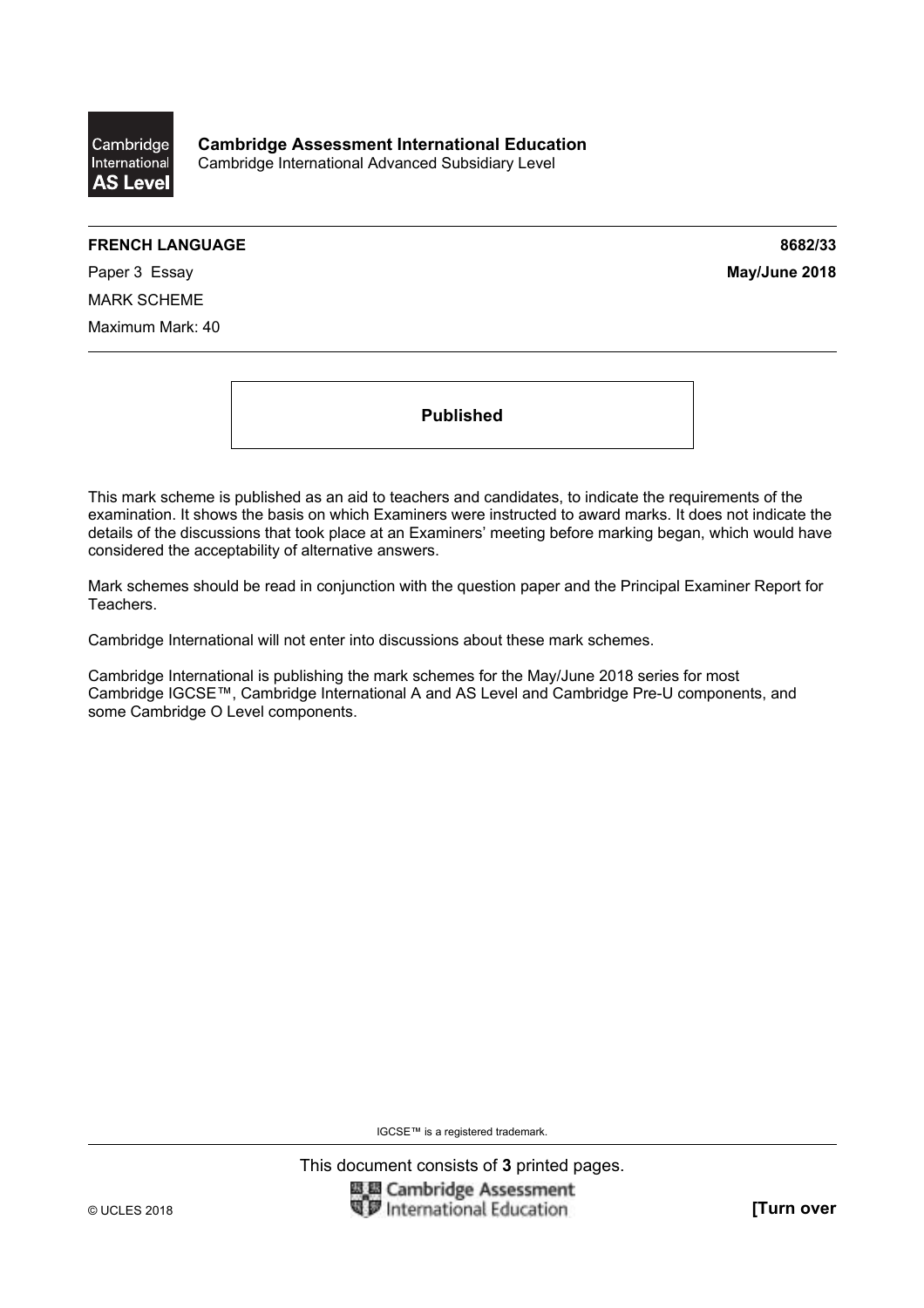## **Generic Marking Principles**

These general marking principles must be applied by all examiners when marking candidate answers. They should be applied alongside the specific content of the mark scheme or generic level descriptors for a question. Each question paper and mark scheme will also comply with these marking principles.

GENERIC MARKING PRINCIPLE 1:

Marks must be awarded in line with:

- the specific content of the mark scheme or the generic level descriptors for the question
- the specific skills defined in the mark scheme or in the generic level descriptors for the question
- the standard of response required by a candidate as exemplified by the standardisation scripts.

GENERIC MARKING PRINCIPLE 2:

Marks awarded are always **whole marks** (not half marks, or other fractions).

GENERIC MARKING PRINCIPLE 3:

Marks must be awarded **positively**:

- marks are awarded for correct/valid answers, as defined in the mark scheme. However, credit is given for valid answers which go beyond the scope of the syllabus and mark scheme, referring to your Team Leader as appropriate
- marks are awarded when candidates clearly demonstrate what they know and can do
- marks are not deducted for errors
- marks are not deducted for omissions
- answers should only be judged on the quality of spelling, punctuation and grammar when these features are specifically assessed by the question as indicated by the mark scheme. The meaning, however, should be unambiguous.

GENERIC MARKING PRINCIPLE 4:

Rules must be applied consistently e.g. in situations where candidates have not followed instructions or in the application of generic level descriptors.

GENERIC MARKING PRINCIPLE 5:

Marks should be awarded using the full range of marks defined in the mark scheme for the question (however; the use of the full mark range may be limited according to the quality of the candidate responses seen).

GENERIC MARKING PRINCIPLE 6:

Marks awarded are based solely on the requirements as defined in the mark scheme. Marks should not be awarded with grade thresholds or grade descriptors in mind.